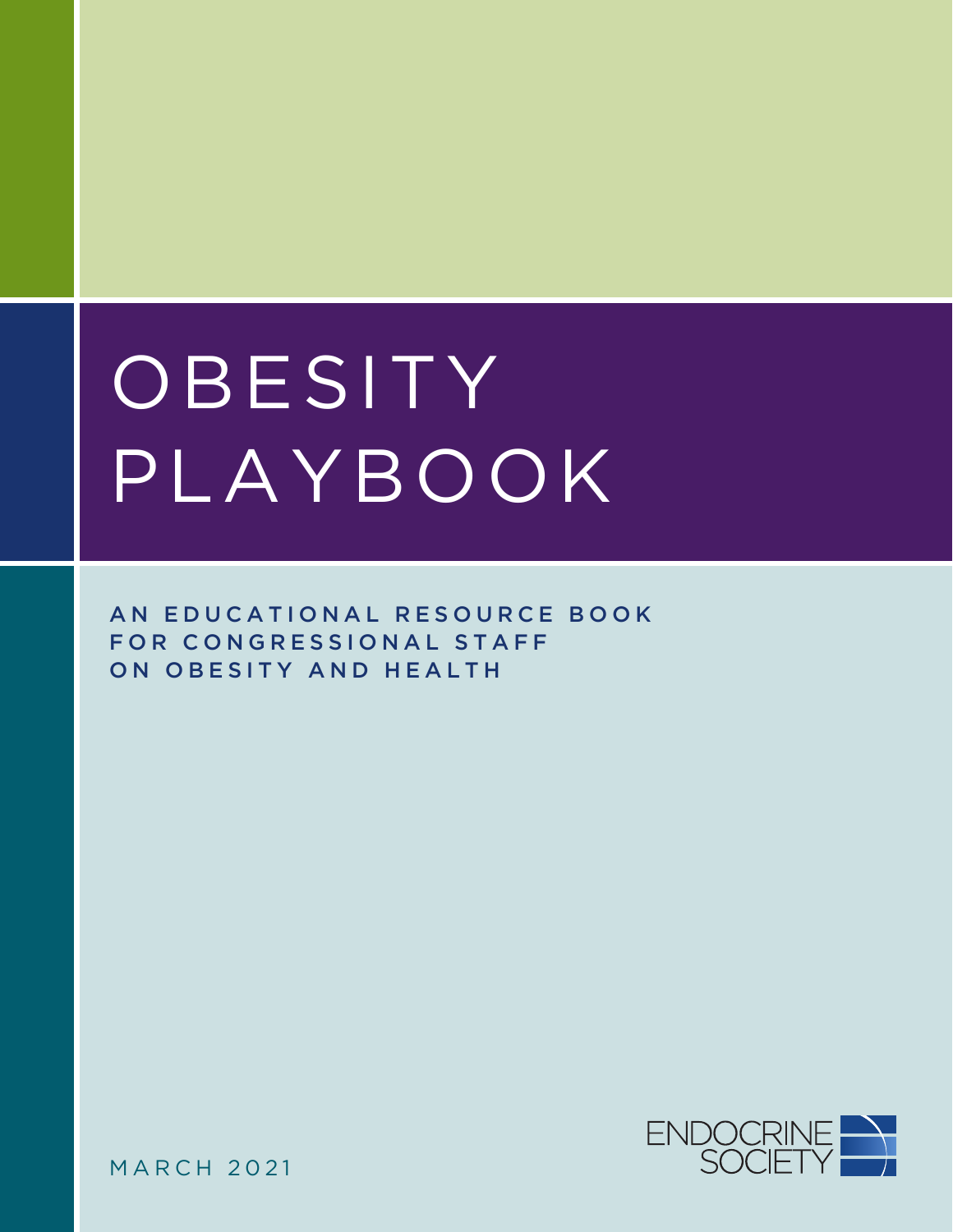# **Table of Contents**

| Obesity Medical and Scientific Experts (Endocrine Society Members)  13 |  |
|------------------------------------------------------------------------|--|
| Other Obesity Experts (Not Members of Endocrine Society)  14           |  |
|                                                                        |  |

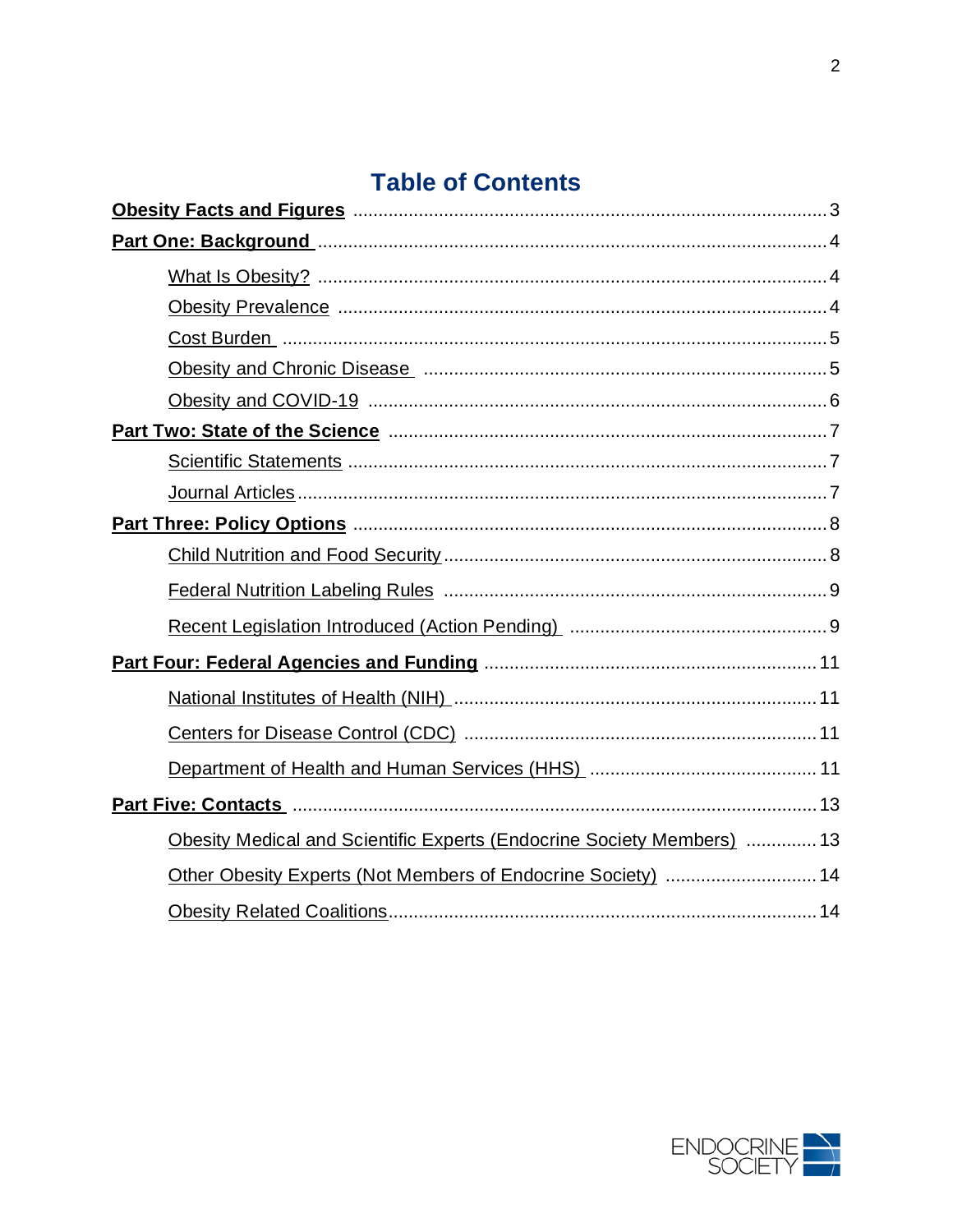# **OBESITY** FACTS AND FIGURES

<span id="page-2-0"></span>

Source: Behavioral Risk Factor Surveillance System \*Sample size <50, the relative standard error (dividing the standard error by the prevalence) ≥30%, or no data in a specific year.



#### MEDICAL CARE COSTS4

PREVALENCE OF OBESITY

IN 2016, THE AGGREGATE NATIONAL COST OF OBESITY WAS \$260.6 BILLION

#### BY RACE AND ETHNICITY



<sup>1</sup> https://www.cdc.gov/obesity/data/prevalence-maps.html

- <sup>2</sup> https://www.cdc.gov/nchs/data/databriefs/db360-h.pdf
- <sup>3</sup> https://www.cdc.gov/nchs/data/hestat/obesity-child-17-18/overweight-obesity-child-H.pdf
- <sup>4</sup> https://www.jmcp.org/doi/pdf/10.18553/jmcp.2021.20410
- <sup>5</sup> https://ftp.cdc.gov/pub/Health\_Statistics/NCHS/NHIS/SHS/2017\_SHS\_Table\_A-15.pdf

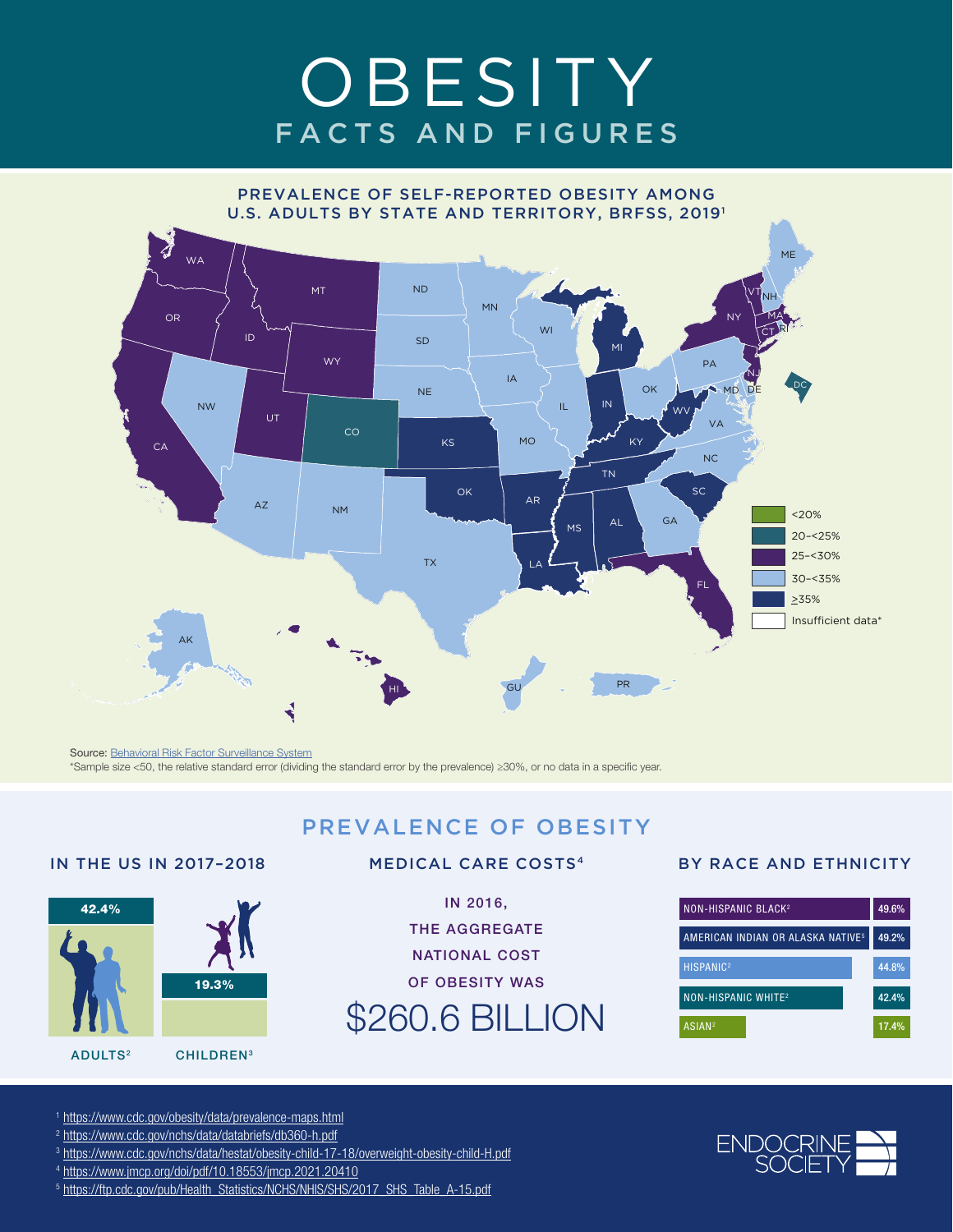# **Part One: Background**

# <span id="page-3-1"></span><span id="page-3-0"></span>What Is Obesity?

Obesity is a *chronic progressive disease* characterized by an individual having an excess of body fat. People who have obesity are at an increased risk for many serious diseases and health conditions. Obesity is also associated with the leading causes of death in the United States. Obesity is not just a simple problem of willpower or selfcontrol, but rather it is a result of multiple environmental and genetic factors. Understanding obesity as a disease is critical to its management at both the individual and societal levels.

Obesity is diagnosed using a number called the body mass index (BMI). A person with a BMI over 30 kg/m2 is considered a person with obesity.

## <span id="page-3-2"></span>Obesity Prevalence

Obesity is extremely common in the United States. In the past two decades, obesity prevalence among adults has increased from 30.5% in 1999–2000 to 42.5% in 2017–  $2018<sup>1</sup>$  $2018<sup>1</sup>$  $2018<sup>1</sup>$ .

Obesity also affects some groups more than others. There are notable differences in obesity prevalence by race and ethnicity. Non-Hispanic Black adults (49.6%) had the highest age-adjusted prevalence of obesity, followed by Hispanic adults (44.8%), non-Hispanic White adults (4[2](#page-3-4).2%) and non-Hispanic Asian adults  $(17.4\%)^2$ . Prevalence also differs by income and education level. Men and women with less education had higher rates of obesity compared to men and women with college degrees<sup>[3](#page-3-5)</sup>.

Additional Resources:

- [Adult Obesity Maps](https://www.cdc.gov/obesity/data/prevalence-maps.html) The CDC has released 2019 Adult Obesity Prevalence Maps for 49 states, the District of Columbia, and 2 US territories. The maps show self-reported adult obesity prevalence by race, ethnicity, and location. The data comes from the Behavioral Risk Factor Surveillance System.
- [National Center for Health Statistic data brief](https://www.cdc.gov/nchs/data/databriefs/db360-h.pdf) Published in 2020, this data brief from the CDC provides the most recent national data for 2017–2018 on obesity and severe obesity prevalence among adults by sex, age, and race and Hispanic origin. Trends from 1999–2000 through 2017–2018 for adults aged 20 and over are also presented.



<span id="page-3-3"></span><sup>1</sup> <https://www.cdc.gov/nchs/data/databriefs/db360-h.pdf>

<span id="page-3-4"></span><sup>2</sup> <https://www.cdc.gov/nchs/data/databriefs/db360-h.pdf>

<span id="page-3-5"></span><sup>3</sup> <https://www.cdc.gov/mmwr/volumes/66/wr/pdfs/mm6650a1-H.pdf>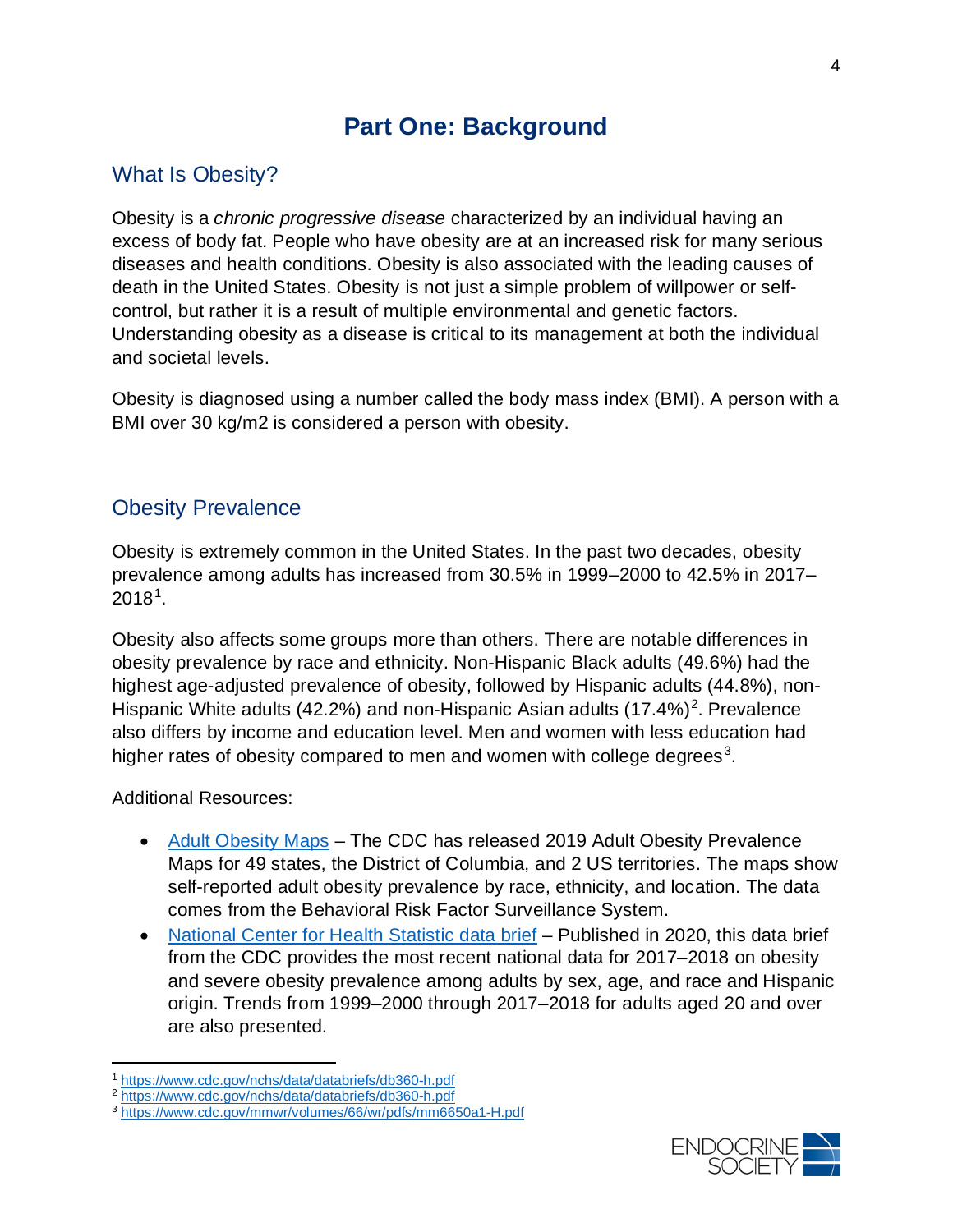• [Nutrition, Physical Activity, and Obesity: Data, Maps, and Trends](https://www.cdc.gov/nccdphp/dnpao/data-trends-maps/index.html) - This interactive database provides national and state-level data about the health status and behaviors of Americans as well as environmental or policy supports. Categories include breastfeeding, fruits and vegetables, physical activity, sugar drinks, television watching, and obesity/weight. Visitors can examine data by demographics such as gender and race/ethnicity. The data come from multiple sources.

# <span id="page-4-0"></span>Cost Burden

The economic costs of obesity are high, including both direct and indirect costs. Direct medical costs may include preventive, diagnostic, and treatment services while indirect costs relate to sickness and death and include lost productivity.

According to the Journal of Managed Care and Specialty Pharmacy, adults with obesity in the United States compared with those with normal weight experienced higher annual medical care costs by \$2,505 or 100%<sup>[4](#page-4-2)</sup>. Authors of this study also found that in 2016, the aggregate medical cost due to obesity among adults in the United States was  $$260.6$  billion<sup>[5](#page-4-3)</sup>.

Additional Resources:

- Direct medical costs of obesity in the United States and the most populous [states](https://www.jmcp.org/doi/pdf/10.18553/jmcp.2021.20410) – Cited above, this study showed that the effect of obesity is greater than suggested by previous studies. Much of the aggregate national cost of obesity- \$260.6 billion-represents external costs, providing a rationale for interventions to prevent and reduce obesity.
- [Adult Obesity Causes & Consequences](https://www.cdc.gov/obesity/adult/causes.html) This CDC webpage discusses some of the economic and societal costs of obesity, including the impact obesity has on armed forces recruitment.

#### <span id="page-4-1"></span>Obesity and Chronic Disease

Obesity is associated with a wide range of chronic diseases and health conditions, including high blood pressure, type 2 diabetes, heart disease, high cholesterol, and more. These diseases, combined with obesity, can lead people to have poor health,

<span id="page-4-2"></span><sup>4</sup> <https://www.jmcp.org/doi/pdf/10.18553/jmcp.2021.20410>

<span id="page-4-3"></span><sup>5</sup> <https://www.jmcp.org/doi/pdf/10.18553/jmcp.2021.20410>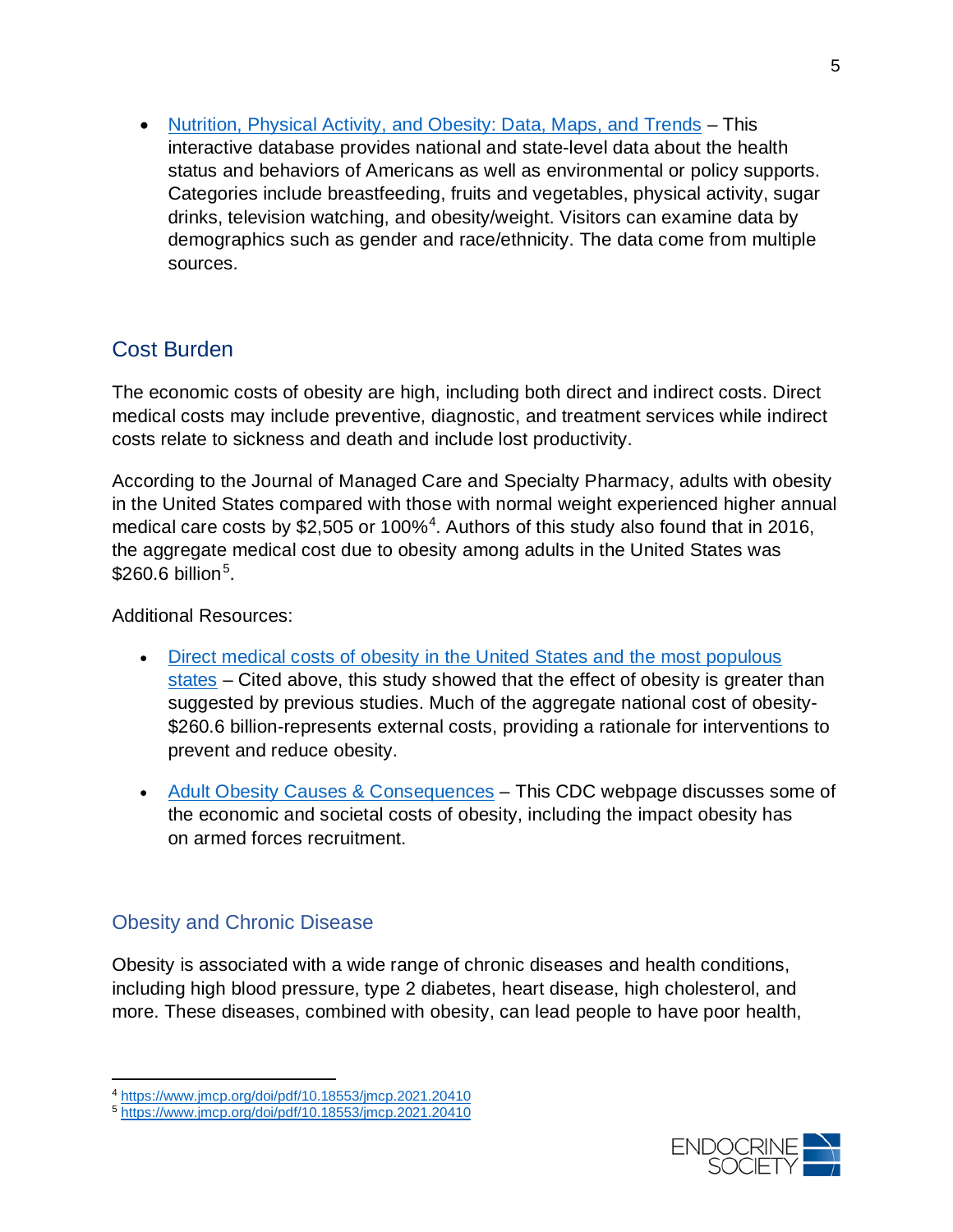poor quality of life, disability, and even early death. However, these complications and conditions can be prevented or improved by weight loss.

Additional Resources:

- [The Health Effects of Overweight & Obesity](https://www.cdc.gov/healthyweight/effects/index.html) This CDC webpage lists some of the common health conditions associated with obesity.
- [Health Risks of Being Overweight](https://www.niddk.nih.gov/health-information/weight-management/health-risks-overweight) This webpage from the NIDDK discusses the links between excess weight and many health conditions.
- [The Impact of Obesity on Body and Health](https://asmbs.org/patients/impact-of-obesity) This webpage from the American Society for Metabolic and Bariatric Surgery discusses the impact that obesity can have on the body.
- Quantifying the Sex-Race/Ethnicity-Specific Burden of Obesity on Incident [Diabetes Mellitus in the United States, 2001 to 2016: MESA and](https://www.ahajournals.org/doi/full/10.1161/JAHA.120.018799)  [NHANES](https://www.ahajournals.org/doi/full/10.1161/JAHA.120.018799)- Study found that the frequency of obesity was increasing among adults and was consistently higher among those with Type 2 diabetes. Obesity was linked to 30%-53% of new Type 2 diabetes diagnoses each year over the past two decades.

# <span id="page-5-0"></span>Obesity and COVID-19

Obesity is linked to impaired immune function, thus making the body more vulnerable to infection. Individuals with obesity are at a higher risk for severe illness and hospitalization than those at a normal weight. Researchers continue to study the relationship between obesity and COVID-19.

Additional Resources:

- [Obesity, Race/Ethnicity, and COVID-19](https://www.cdc.gov/obesity/data/obesity-and-covid-19.html) This CDC webpage discusses the relationship between obesity and COVID-19. It also links to other resources from the CDC about obesity and COVID-19.
- [Obesity in patients with COVID-19: a systematic review and meta-analysis](https://www.ncbi.nlm.nih.gov/pmc/articles/PMC7521361/) This study finds that obesity increases risk for hospitalization, ICU admission, IMV requirement and death among patients with COVID-19. Further, excessive visceral adiposity appears to be associated with severe COVID-19 outcomes. These findings emphasize the need for effective actions by individuals, the public and governments to increase awareness of the risks resulting from obesity and how these are heightened in the current global pandemic.

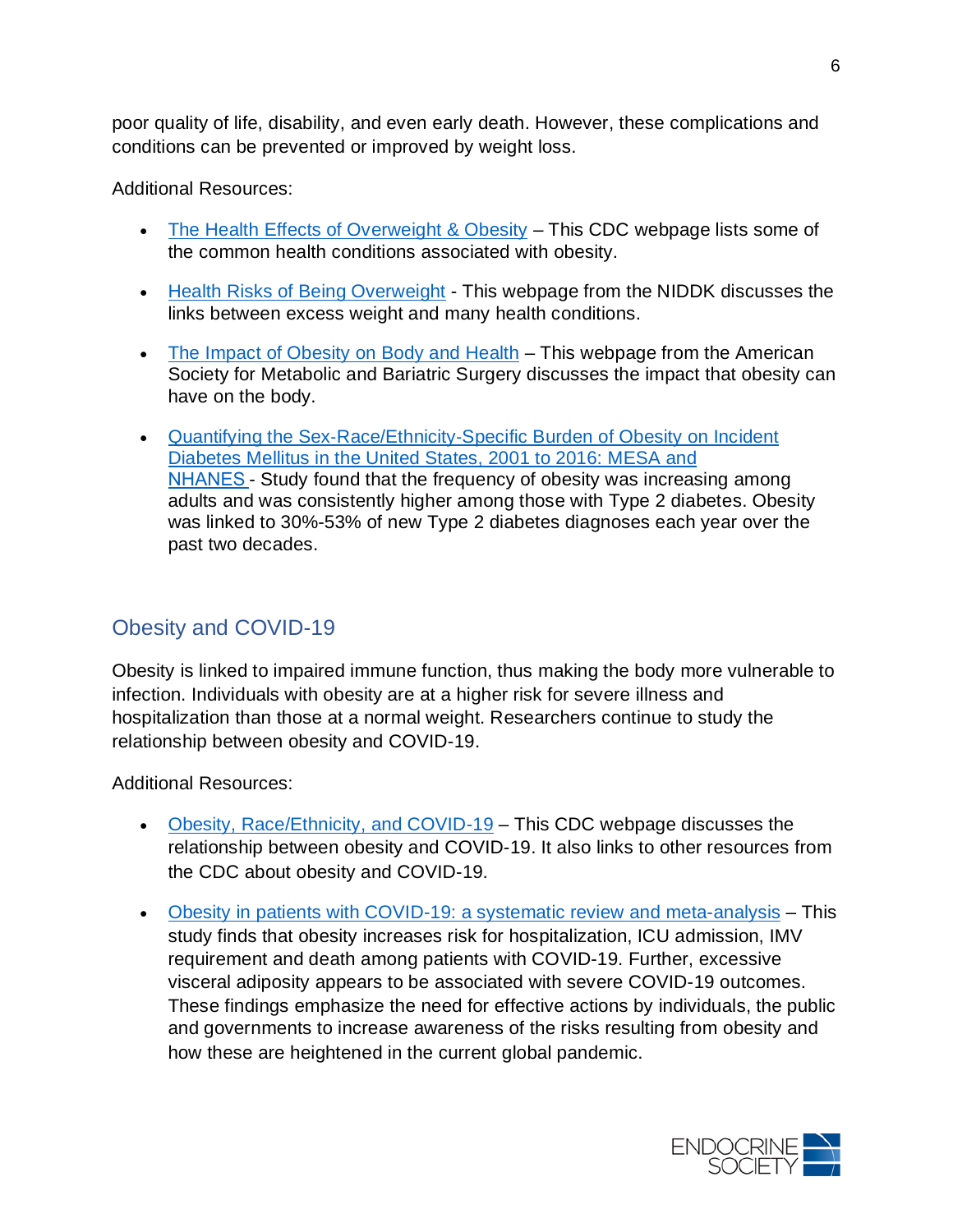# **Part Two: State of the Science**

<span id="page-6-0"></span>This section contains peer reviewed journal articles intended for a scientific audience. These articles provide information about the scientific basis of obesity, discuss how this knowledge can be applied in clinical practice, and identify areas that require additional research.

#### <span id="page-6-1"></span>Scientific Statements from the Endocrine Society

[The Science of Obesity Management: An Endocrine Society Scientific Statement:](https://academic.oup.com/edrv/article/39/2/79/4922247) This scientific statement documents the rising prevalence of obesity in both men and women in the United States, its hazardous health implications, treatment options, and further areas for research.

[Obesity Pathogenesis: An Endocrine Society Scientific Statement:](https://academic.oup.com/edrv/article/38/4/267/3892397) This scientific statement seeks to elucidate obesity pathogenesis to better inform treatment, public policy, advocacy, and awareness of obesity in ways that ultimately diminish its public health and economic consequences.

#### <span id="page-6-2"></span>Endocrine Society Journal Articles

Each year the Endocrine Society curates a special collection of journal articles focused on obesity.

#### [2021 JCEM Obesity Thematic Issue](https://academic.oup.com/endocrinesociety/pages/thematic-issue-obesity-2021)

• This is a collection of articles published from 2019 to 2021. Topics include the relationship between obesity, diabetes, and cancer, liver damage in children with obesity, the association between body mass index and stroke risk in patients with type 2 diabetes, and more.

#### 2019 [JCEM Obesity Thematic Issue](https://academic.oup.com/endocrinesociety/pages/thematic-issue-obesity-2019)

• This is a collection of articles published in 2019. Topics include the relationship between climate and the obesity epidemic, mindfulness and healthier eating habits, and more.

#### [2018 JCEM Obesity Thematic Issue](https://academic.oup.com/endocrinesociety/pages/thematic_issue_obesity)

• This is a collection of articles published in 2018. Topics include the role of the gut microbiome in the development of obesity, the role of leptin-dopamine neuronal signaling, testosterone treatment for men with obesity, and more.

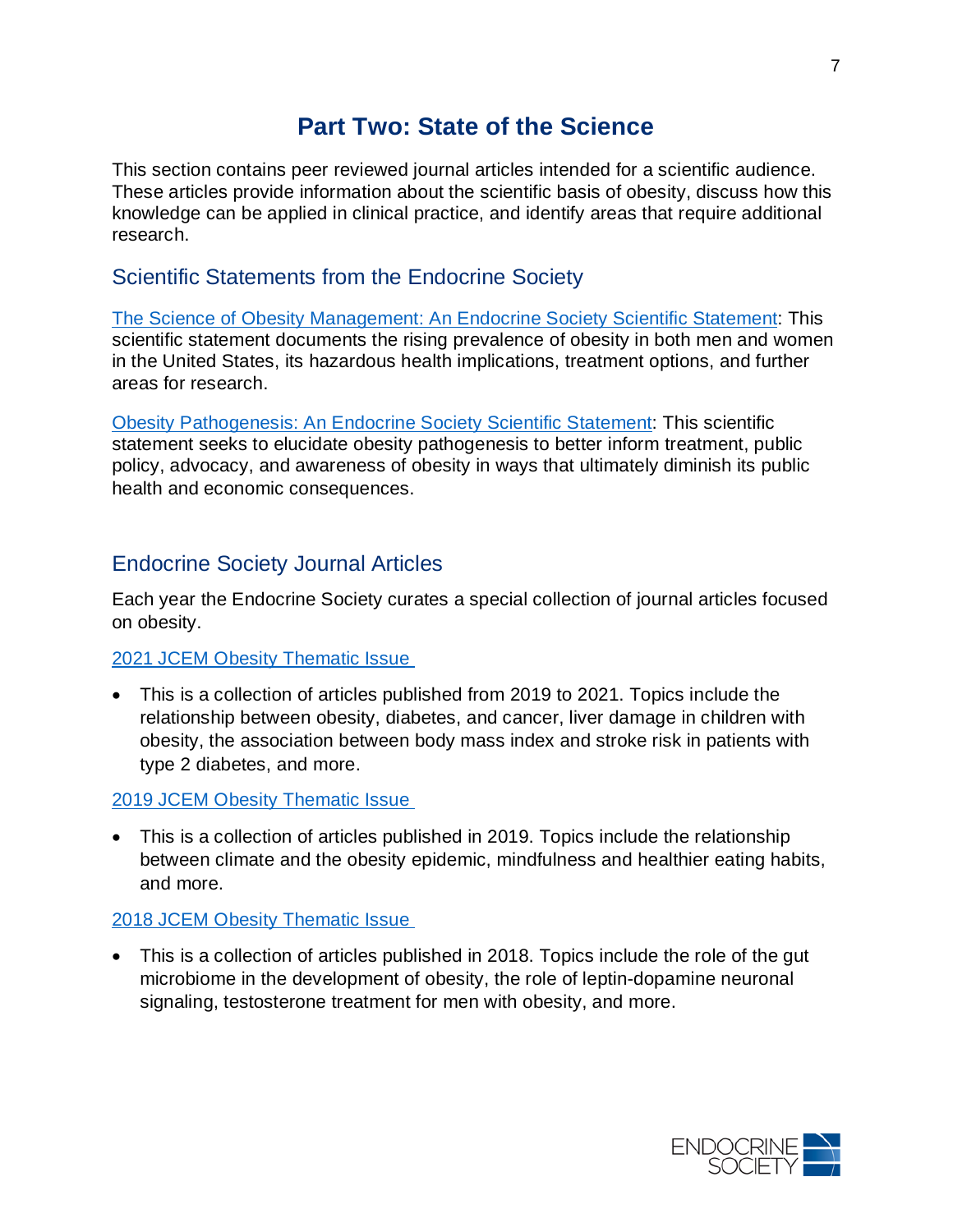# **Part Three: Policy Options**

<span id="page-7-0"></span>This section provides brief overviews of current laws and programs funded and reauthorized by Congress pertaining to obesity. It also includes recent legislation addressing obesity. This overview is meant to provide a synopsis of some of the key policy areas pertaining to obesity. This is not meant to be a conclusive list of every policy area on this issue. If you have any questions about this section, please contact Rob Goldsmith on the Endocrine Society staff. Rob's contact information is listed under Section Five of the Playbook.

#### <span id="page-7-1"></span>Child Nutrition and Food Security

• The Child Nutrition Programs are a group of different programs focused on nutrition for children and adults reauthorized by Congress. The programs include the National School Lunch Program, the Special Supplemental Nutrition Program for Women, Infants, and Children (WIC), and the School Breakfast Program. Many of the Child Nutrition Programs are funded through annual appropriations. The most recent reauthorization was Healthy, Hunger-Free Kids Act (HHFKA) of 2010 [\(P.L. 111-296\)](https://www.govinfo.gov/content/pkg/PLAW-111publ296/pdf/PLAW-111publ296.pdf). The HHFKA required the USDA to create new nutrition standards for school meals utilizing the latest science on nutrition. It also created a Community Eligibility Provision (CEP) to provide free meals to students in eligible schools. Issues for next reauthorization: updated nutrition standards for school meals, implementation of CEP, updates to Fresh Fruit and Vegetable Program.

For more information: [CRS Report, Child Nutrition Reauthorization](https://crsreports.congress.gov/product/pdf/IF/IF10266)  [Overview,](https://crsreports.congress.gov/product/pdf/IF/IF10266) CRS Report: Child Nutrition Programs: Issues in 115<sup>th</sup> Congress.

• The Special Supplemental Nutrition Program for Women, Infants, and Children (WIC) is a food assistance program that provides nutritious food and nutrition education to low-income women, infants and children. WIC is funded through discretionary spending. WIC is usually included as part of the Child Nutrition Programs reauthorization.

For more information: [CRS Report, A Primer on WIC: The Special](https://crsreports.congress.gov/product/pdf/R/R44115)  [Supplemental Nutrition Program for Women, Infants, and Children](https://crsreports.congress.gov/product/pdf/R/R44115)

• The Supplemental Nutrition Assistance Program (SNAP) provides assistance to low-income households to ensure they buy a nutritional low-cost food. SNAP is included in the reauthorization of the Farm Bill.

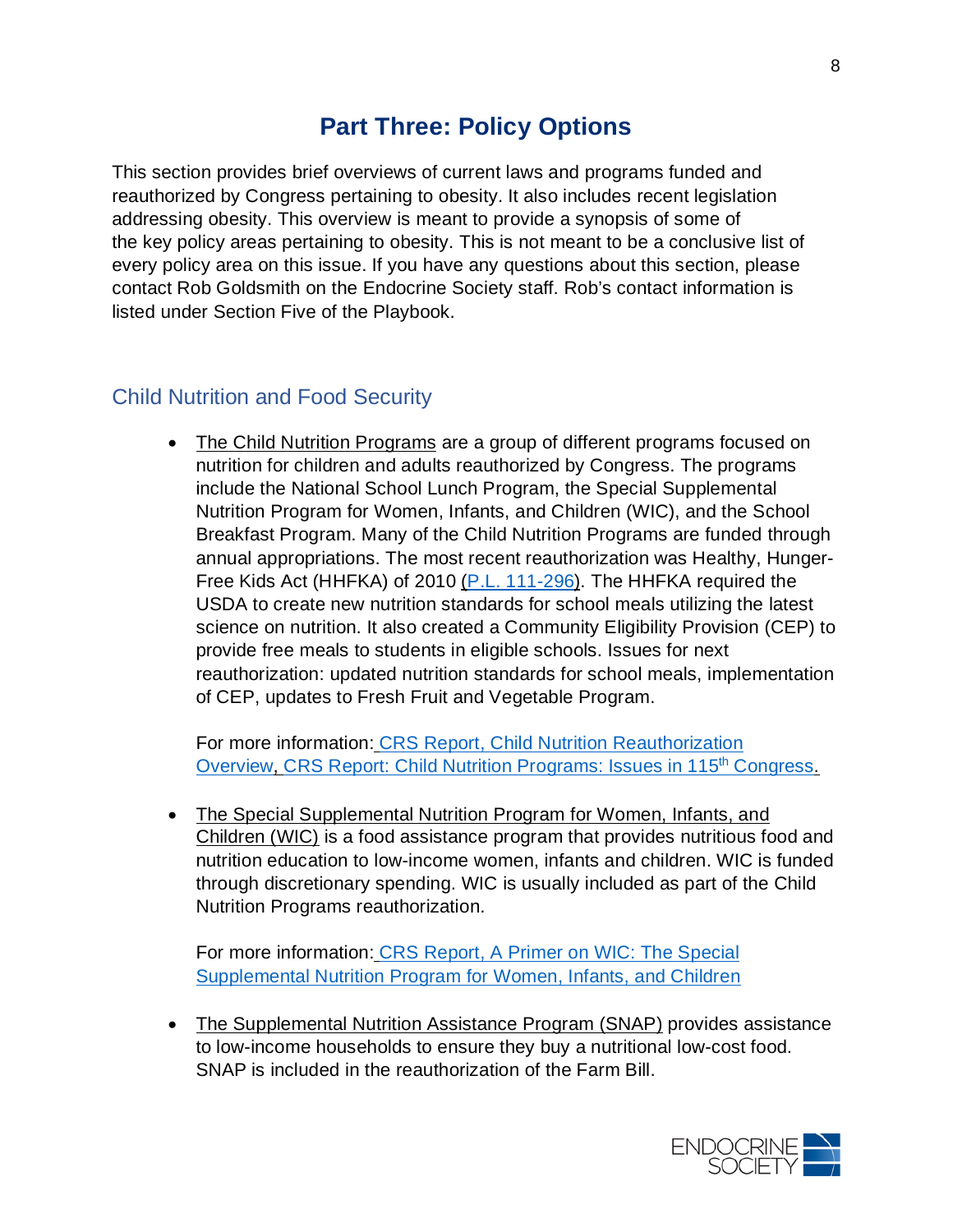For more information: [CRS Report, Supplemental Nutrition Assistance](https://crsreports.congress.gov/product/pdf/R/R42505)  [Program \(SNAP\): A Primer on Eligibility and Benefits](https://crsreports.congress.gov/product/pdf/R/R42505)

### <span id="page-8-0"></span>Federal Nutrition Labeling Rules

• The Affordable Care Act (ACA)  $(P.L. 111-148)$  includes a provision which requires menu labeling in some restaurants and other retail food establishments. It also required calorie labeling for some items sold in vending machines. In 2014, the FDA finalized two rules that established calorie labeling requirements for food sold in vending machines and some restaurants. However, the compliance requirements pertaining to these rules were delayed for many years. In April 2020, the FDA suspended the federal menu labeling requirements due to the COVID-19 pandemic.

For more information:

- o CRS Report: [Nutrition Labeling of Restaurant Menu and](https://crsreports.congress.gov/product/pdf/R/R44272) Vending Machine [Items](https://crsreports.congress.gov/product/pdf/R/R44272)
- o FDA [Guidance Document, Temporary](https://www.fda.gov/regulatory-information/search-fda-guidance-documents/temporary-policy-regarding-nutrition-labeling-standard-menu-items-chain-restaurants-and-similar) Nutrition Labeling Policy

# <span id="page-8-1"></span>Recent Legislation Introduced (Action Pending)

• *Treat and Reduce Obesity Act*: This legislation would expand access to intensive behavioral therapy (IBT) for obesity. IBT includes dietary/nutrition assessments, intensive behavioral counseling that promotes weight loss and measurement of Body Mass Index. Medicare will only cover IBT when these services are provided by a primary care provider in the primary care setting. The Treat and Reduce Obesity Act would expand Medicare coverage of IBT for obesity allowing additional qualified healthcare providers to offer IBT services. The bill would also allow for coverage of FDA-approved weight loss medications that can be offered in conjunction with IBT.

*Bill Sponsors*: This legislation was introduced by Representatives Ron Kind and Tom Reed in the House, and Senators Tom Carper and Bill Cassidy in the Senate. For more information about this legislation, you can contact Alex Eveland in Rep. Kind's office or Logan Hoover in Rep. Reed's office. On the Senate side, you can contact Anthony Theissen in Senator Carper's office or Mary Moody in Senator Cassidy's office.

For more information: [TROA House Bill;](https://www.congress.gov/bill/117th-congress/house-bill/1577?q=%7B%22search%22%3A%5B%22hr+1577%22%5D%7D&s=2&r=1) [TROA Senate Bill;](https://www.congress.gov/bill/117th-congress/senate-bill/596?q=%7B%22search%22%3A%5B%22s+596%22%5D%7D&s=3&r=1) [Academy of Nutrition](https://www.eatrightpro.org/-/media/eatrightpro-files/advocacy/troaissuebrief-2019.pdf?la=en&hash=5B2887955411A60ED38FCB665E1894F50185373A)  [and Dietetics Issue Brief: TROA,](https://www.eatrightpro.org/-/media/eatrightpro-files/advocacy/troaissuebrief-2019.pdf?la=en&hash=5B2887955411A60ED38FCB665E1894F50185373A) [Obesity Care Action Network TROA Sign-on](https://www.endocrine.org/advocacy/society-letters/2020/ocan-obesity-and-covid19-letter)  [Letter,](https://www.endocrine.org/advocacy/society-letters/2020/ocan-obesity-and-covid19-letter) Senator Tom Carper [Press Release.](https://www.carper.senate.gov/public/index.cfm/pressreleases?ID=81E1EEE7-0D9E-4690-9DA7-704D75CDF058)

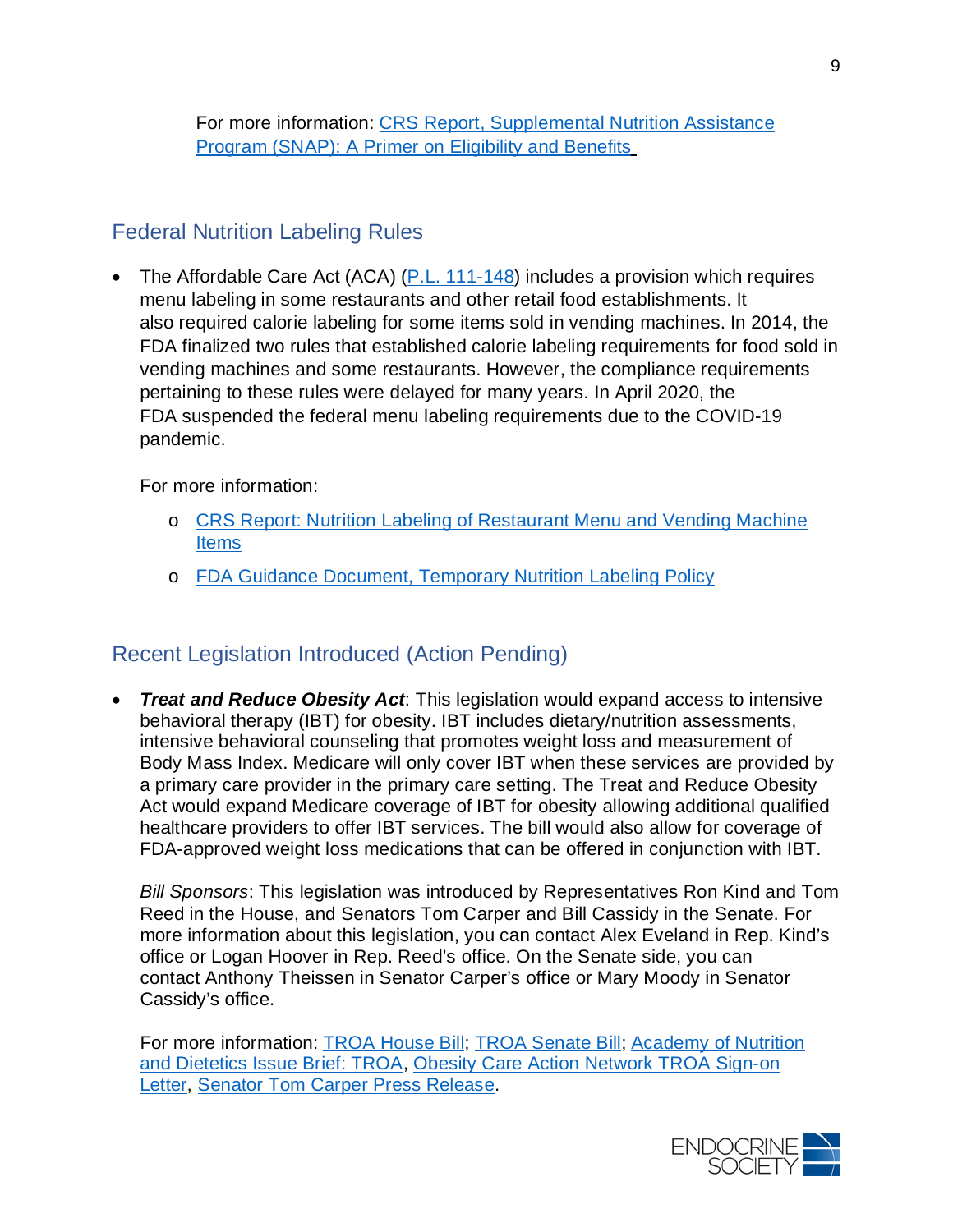• *Medical Nutrition Therapy Act*: Medical Nutrition Therapy (MNT) is an evidencebased nutrition therapy provided by Registered Dieticians which can include nutrition assessment and intervention. This legislation would provide Medicare Part B coverage of outpatient MNT for a number of uncovered conditions and diseases such as prediabetes, obesity, and cancer. Currently, Medicare Part B only covers outpatient MNT for people with diabetes, renal disease and those in post-kidney transplant.

*Bill Sponsors*: In the 116<sup>th</sup> Congress, this legislation was introduced by Representative Eliot Engel in the House, and Senators Susan Collins and Gary Peters in the Senate. The bill is expected to be re-introduced soon. For more information about this legislation, you can contact Maria Olson in Senator Collins office and Devin Parsons in Senator Peters office.

For more information: [Medical Nutrition Therapy Act House Bill;](https://www.congress.gov/bill/116th-congress/house-bill/6971?q=%7B%22search%22%3A%5B%22Medical+Nutrition+Therapy+Act+of+2020%22%5D%7D&s=7&r=8) [Medical Nutrition](https://www.congress.gov/bill/116th-congress/senate-bill/4504)  [Therapy Act Senate Bill;](https://www.congress.gov/bill/116th-congress/senate-bill/4504) [Endocrine Society MNT Act Support Letter;](https://www.endocrine.org/advocacy/society-letters/2020/letter-of-support-for-the-medical-nutrition-therapy-act) [Senator Susan](https://www.collins.senate.gov/newsroom/senators-collins-peters-introduce-legislation-improve-disease-management-prevention-seniors)  [Collins Press Release,](https://www.collins.senate.gov/newsroom/senators-collins-peters-introduce-legislation-improve-disease-management-prevention-seniors) [Academy of Nutrition and Dietetics Issue Brief](https://www.eatrightpro.org/-/media/eatrightpro-files/advocacy/legislation/mntactissuebrief2020.pdf?la=en&hash=1FEDA6DD3B06648887B80A1D8426D1C6584AF3C9)

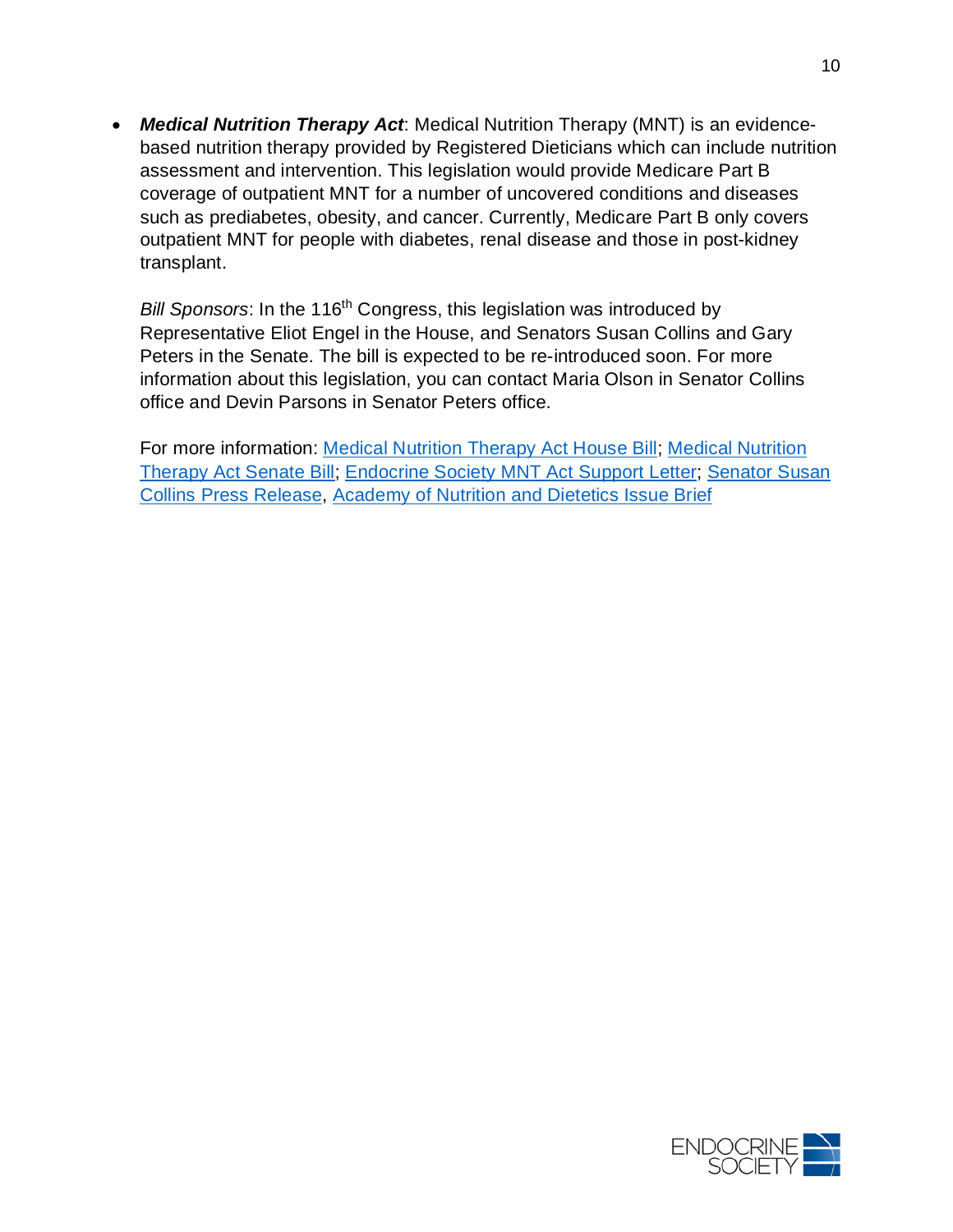# **Part Four: Federal Agencies and Funding**

# <span id="page-10-1"></span><span id="page-10-0"></span>National Institutes of Health (NIH)

The NIH Obesity Research Task Force: this task force was established to accelerate progress in obesity research and promotes collaboration and coordination across the NIH. The task force is made up of participants across the NIH's Institutes and Centers and is co-chaired by co-chaired by the Director of the National Institute of Diabetes and Digestive and Kidney Diseases, Dr. Griffin P. Rodgers. For more information: [The NIH Obesity Research Task Force Webpage](https://www.obesityresearch.nih.gov/about)

Strategic Plan For NIH Obesity Research: this plan serves as a guide to accelerate a broad spectrum of research toward developing new and more effective approaches to address the tremendous burden of obesity, so that people can look forward to healthier lives. The plan, which was originally published in 2011, was reaffirmed in 2018- 2019 to still reflecting the current research landscape and guide obesity research. For more information: Strategic Plan for NIH [Obesity Research Webpage](https://www.obesityresearch.nih.gov/strategic-plan)

Office of Obesity Research, National Institute of Diabetes and Digestive and Kidney Diseases (NIDDK): this office is responsible for coordination of obesity-related research across NIDDK and carrying out the functions of the NIDDK Obesity Research Working Group. For more information: [NIDDK Office of Obesity Research Webpage](https://www.niddk.nih.gov/about-niddk/offices-divisions/office-obesity-research)

# <span id="page-10-2"></span>Centers for Disease Control (CDC)

The CDC's Division of Nutrition, Physical Activity, and Obesity (DNPAO) aims to improve the overall health and well-being of all people, with a focus on promoting health equity among groups experiencing more risk factors for chronic diseases. DNPAO provides grant funds to states and local governments to address obesity in their local communities. For more information: CDC Division of [Nutrition, Physical Activity, and](https://www.cdc.gov/nccdphp/dnpao/index.html)  **[Obesity Website](https://www.cdc.gov/nccdphp/dnpao/index.html)** 

# <span id="page-10-3"></span>Department of Health and Human Services (HHS)

Healthy People 2030: Every ten years the Department of Health and Human Services (HHS) releases a ten-year plan for addressing the nation's most critical public health priorities and challenges. Last August, HHS released Healthy People 2030 which an array of objectives to improve the health and well-being of the nation. This effort is led by the HHS Office of Disease Prevention and Health Promotion,

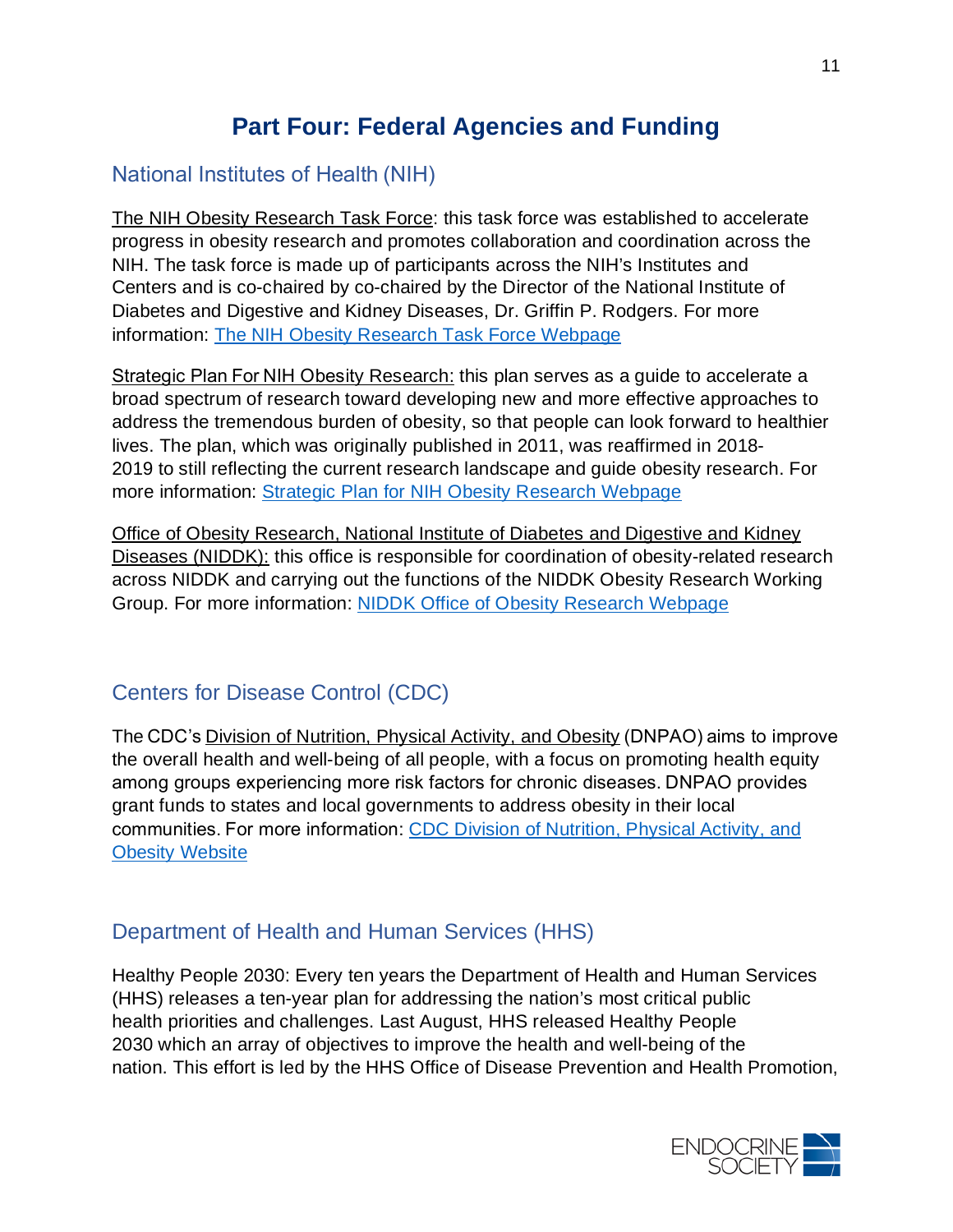in partnership with the National Center for Health Statistics at the Centers for Disease Control and Prevention. For more information: [Healthy People 2030 Website](https://health.gov/healthypeople)

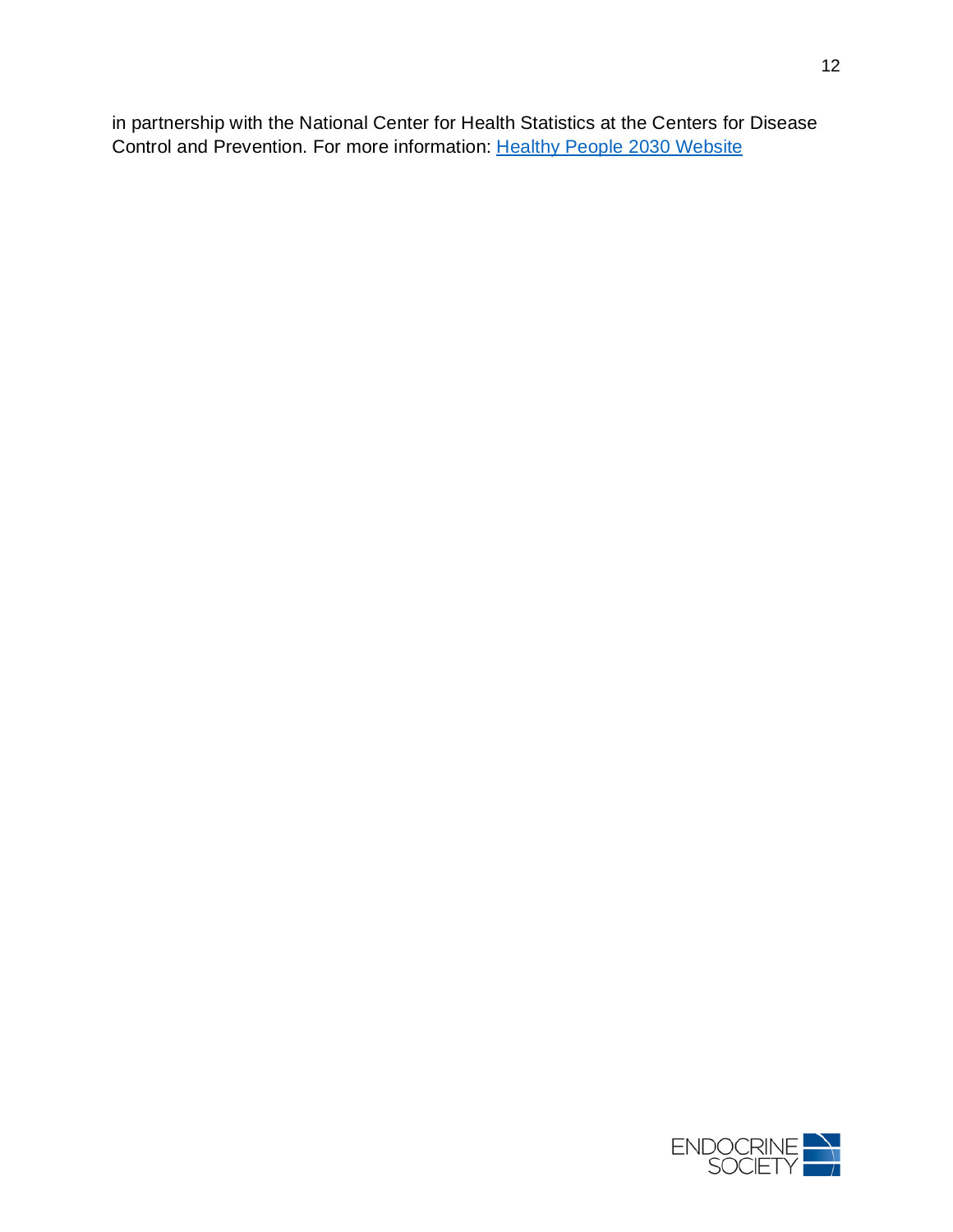# **Part Five: Contacts**

<span id="page-12-0"></span>Rob Goldsmith Director, Advocacy and Policy Endocrine Society Phone: 202-971-3636 E-mail: [rgoldsmith@endocrine.org](mailto:rgoldsmith@endocrine.org) 

#### <span id="page-12-1"></span>Obesity Medical and Scientific Experts (Endocrine Society Members):

Rexford S. Ahima, MD, PhD Basic Scientist  Professor of Medicine and Director of Obesity Unit, Institute for Diabetes, Obesity and Metabolism, Perelman School of Medicine, University of Pennsylvania  Phone: (215)573-1872; E-mail: [ahima@jhmi.edu](mailto:ahima@jhmi.edu)  

Caroline M. Apovian, MD Professor of Medicine and Pediatrics, Boston University School of Medicine  Director, Nutrition and Weight Management Center, Boston Medical Center  Director, Nutrition and Support Service, Boston Medical Center  Phone: (617)638-8556; E-mail: [capovian@partners.org](mailto:capovian@partners.org)  

Robert F. Kushner, MD, MS Physician in Practice  Professor in Medicine-General Internal Medicine and Geriatrics, Feinberg School of Medicine, Northwestern University  Clinical Director, Northwestern Comprehensive Center on Obesity   Phone: (312) 503-6817; E-mail: [rkushner@northwestern.edu](mailto:rkushner@northwestern.edu)  

Jonathan Q. Purnell, MD Clinical Scientist  Professor, Division of Endocrinology, Diabetes and Clinical Nutrition, Department of Medicine, Oregon Health & Science University  Associate Director, Moore Institute for Nutrition and Wellness, Oregon Health & Science **University** Phone: (503) 494-1056; E-mail: [purnellj@ohsu.edu](mailto:purnellj@ohsu.edu)

Amy E. Rothberg, MD Clinical Scientist, "Next Generation"  Assistant Professor, Department of Internal Medicine, Division of Metabolism, Endocrinology and Diabetes, University of Michigan Health System  Director, Investigational Weight Management Clinic, University of Michigan Health System 

Phone: (734)751-3420; E-mail: [arothber@med.umich.edu](mailto:arothber@med.umich.edu)  

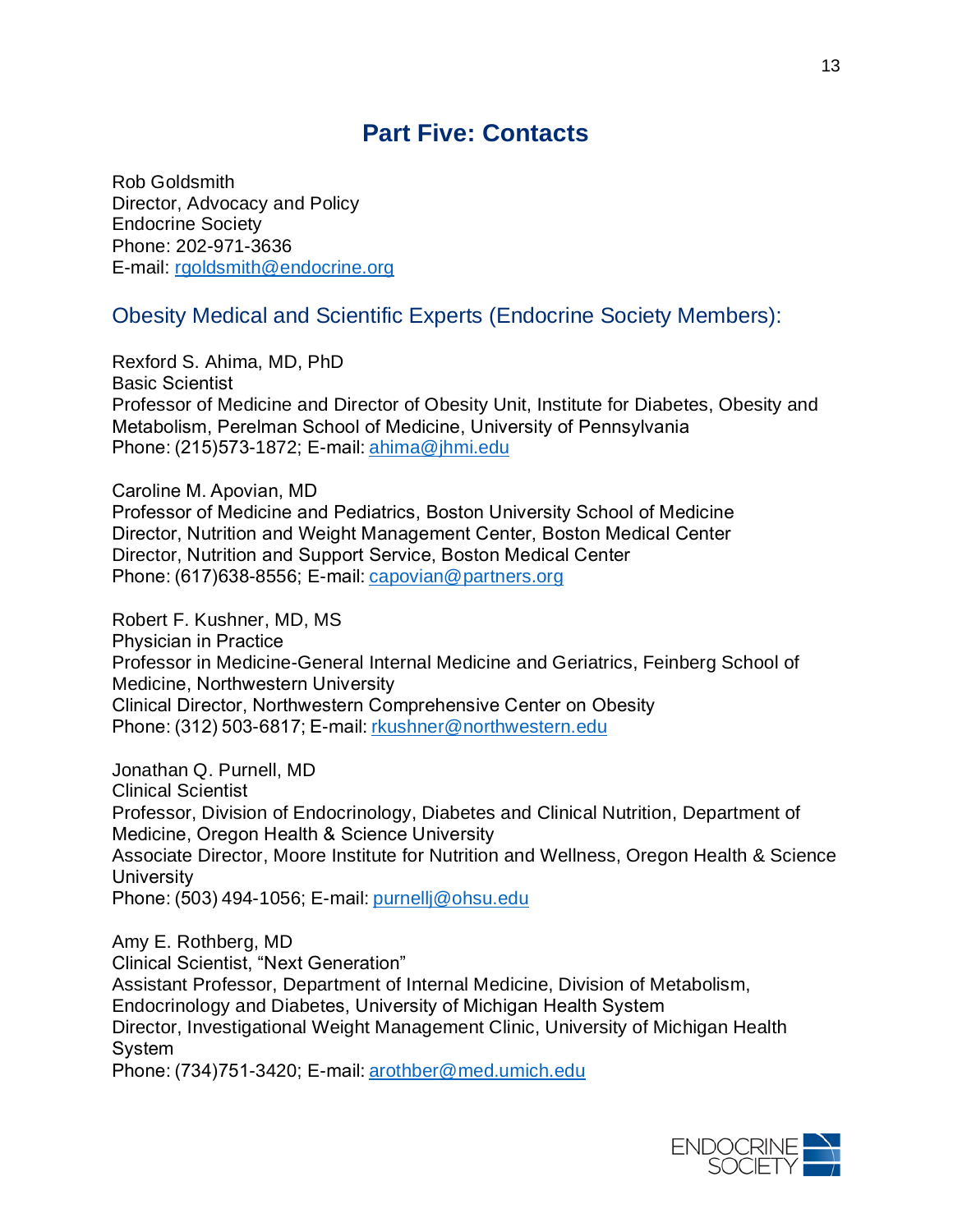Donna Ryan, MD Clinical Scientist  Professor and Associate Executive Director for Clinical Research, Pennington Biomedical Research Center  Phone: 504-4100-0077; E-mail: [ryandh@pbrc.edu](mailto:ryandh@pbrc.edu)  

Steven R. Smith, MD Clinical Scientist  Member, Annual Meeting Steering Committee (2013-2016)  Chief Science Officer and Scientific Director, Translational Research Institute for Metabolism and Diabetes, Florida Hospital, Sanford Burnham Institute  Phone: (407) 303-7115; E-mail: [steven.r.smith@AdventHealth.com](mailto:steven.r.smith@AdventHealth.com)  

Jack Yanovski, MD, PhD Basic Scientist (Pediatric)  Member, Prevention and Treatment of Pediatric Obesity Guideline Task Force  Chief and Senior Investigator, Section on Growth and Obesity, Program on Developmental Endocrinology and Genetics, NIH/NICHD  Phone: (301) 496-0858; E-mail: [jy15i@nih.gov](mailto:jy15i@nih.gov)  

#### <span id="page-13-0"></span>Other Obesity Experts (Not Members of Endocrine Society):

Sarah Kim (Non-Member)  Assistant Clinical Professor  University of California San Francisco  E-mail: [sarah.kim@ucsf.edu](mailto:sarah.kim@ucsf.edu)  

Thomas N. Robinson, MD, MPH (Non-Member)  Clinical Scientist (Pediatric)  Endowed Professor in Child Health, Professor of Pediatrics and Medicine, and Stanford Health Policy Associate, Division of General Pediatrics and Stanford Prevention Research Center, Stanford University School of Medicine  Director, Center for Healthy Weight, Lucile Packard Children's Hospital 

#### <span id="page-13-1"></span>Obesity Related Coalitions

The Strategies to Overcome and Prevent (STOP) Obesity Alliance is a coalition of business, consumer, advocacy, and health organizations dedicated to reversing the obesity epidemic in the United States. For more information: [STOP Obesity Alliance](http://stop.publichealth.gwu.edu/)  **[Website](http://stop.publichealth.gwu.edu/)** 

• Weight Can't Wait Guide: The Endocrine Society partnered with the STOP Obesity Alliance to issue [Weight Can't Wait: A Guide for the Management of Obesity in the](https://stop.publichealth.gwu.edu/wcw)  [Primary Care Setting.](https://stop.publichealth.gwu.edu/wcw) This guide fills the gap in obesity management training and